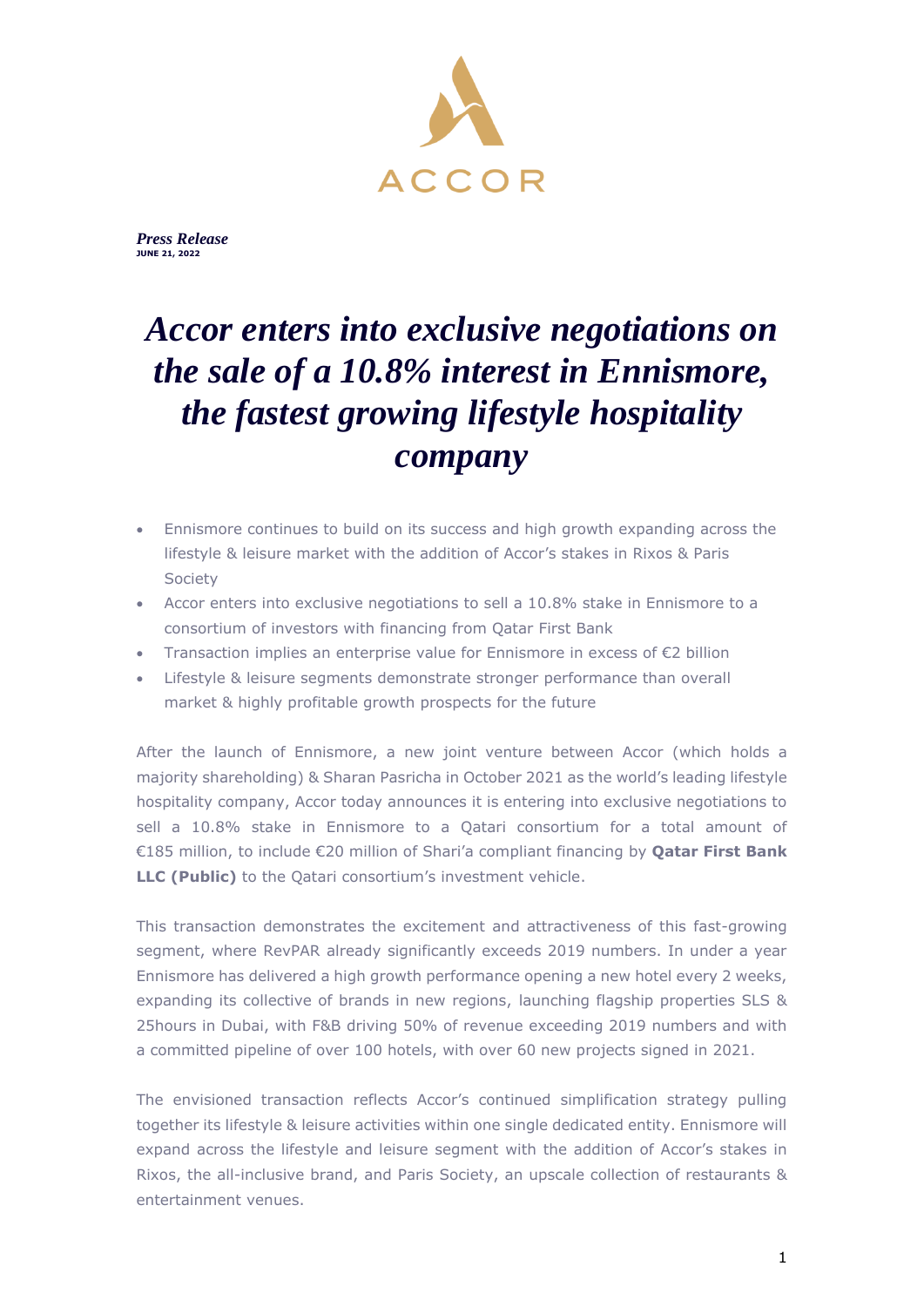

- **Paris Society**, the leading luxury F&B operator in France will add to Ennismore's strong F&B capabilities by contributing its experience in the upscale restaurant industry and event management
- **Rixos**, the number one all-inclusive brand in the Middle East, will complement Ennismore adding a new all-inclusive product segment and will leverage Ennismore F&B & programming expertise working to further develop its product experience and network growth.

The combined Ennismore group will now consist of over 130 hotels operating in nearly 40 countries, with over 275 F&B venues.

Ennismore today comprises a unique collective of world leading lifestyle brands including 21c Museum Hotel, 25hours Hotels, Delano, Gleneagles, Hyde, JO&JOE, Mama Shelter, Mondrian, Morgans Originals, SLS, SO/, The Hoxton, TRIBE and Working From\_.

Closing is expected to occur in the second semester of 2022 and is subject to the employee consultation process, customary regulatory authorizations and closing conditions.

The envisioned transaction reflects an implied EV/EBITDA multiple of 18x for 2023 for the combined Ennismore group. Upon completion, Accor will retain a controlling stake of 62.2% in Ennismore, with the remaining shares held by Sharan Pasricha founder & co-CEO of Ennismore and the new incoming investors.

Sebastien Bazin, Chairman and CEO of Accor said: *"In only a few years, Accor together with Sharan Pasricha, Fettah Tamince and Laurent de Gourcuff, the three talented founders of Ennismore, Rixos and Paris Society, have built a powerhouse of global lifestyle brands supported by dedicated entrepreneurs and talented teams. Pulling them together and joining forces with our Qatari partners will further unlock the value of Ennismore and take it to the next level. This is a recognition of the strength Ennismore's portfolio of lifestyle brands and its unique business model based on constant innovation, highest quality, sense of purpose and solid growth*".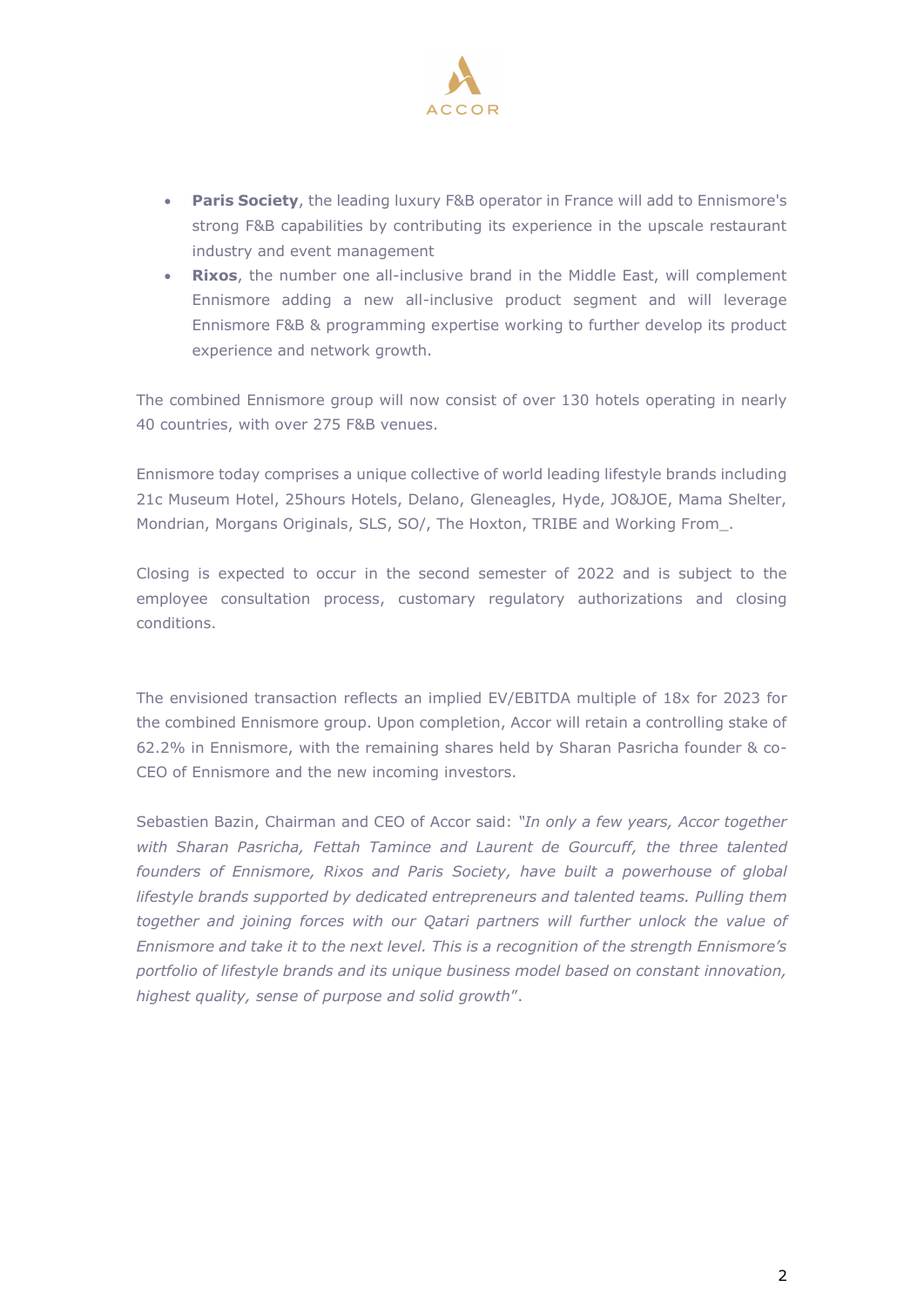

#### **ABOUT ACCOR**

[Accor](https://group.accor.com/fr-FR) is a world leading hospitality group consisting of 5,300 properties and 10,000 food and beverage venues throughout 110 countries. The group has one of the industry's most diverse and fully-integrated hospitality ecosystems encompassing more than 40 luxury, premium, midscale and economy hotel brands, entertainment and nightlife venues, restaurants and bars, branded private residences, shared accommodation properties, concierge services, coworking spaces and more. Accor's unmatched position in lifestyle hospitality – one of the fastest growing categories in the industry – is led by Ennismore, a joint venture, which Accor holds a majority shareholding. Ennismore is a creative hospitality company with a global collective of entrepreneurial and founder-built brands with purpose at their heart. Accor boasts an unrivalled portfolio of distinctive brands and more than 230,000 team members worldwide. Members benefit from the company's comprehensive loyalty program – [ALL -](https://all.accor.com/usa/index.en.shtml) [Accor Live Limitless](https://all.accor.com/usa/index.en.shtml) – a daily lifestyle companion that provides access to a wide variety of rewards, services and experiences. Through its Planet 21 – Acting Here, Accor Solidarity, RiiSE and ALL Heartist Fund initiatives, the Group is focused on driving positive action through business ethics, responsible tourism, environmental sustainability, community engagement, diversity and inclusivity. Founded in 1967, Accor SA is headquartered in France and publicly listed on the Euronext Paris Stock Exchange (ISIN code: FR0000120404) and on the OTC Market (Ticker: ACCYY) in the United States. For more information visit [group.accor.com](https://group.accor.com/en/group), or follow Accor on [Twitter](https://twitter.com/Accor), [Facebook](https://www.facebook.com/accorFR/), [LinkedIn](https://www.linkedin.com/company/accor/), and [Instagram](https://www.instagram.com/accor).

#### **ABOUT ENNISMORE**

Ennismore is a creative hospitality company with a global collective of entrepreneurial and founder-built brands with purpose at their heart. It curates and manages unique properties and experiences in some of the most exciting destinations around the world.

Founded in 2011 by entrepreneur Sharan Pasricha, Ennismore and Accor entered a joint venture in 2021 to create a new autonomous entity, with Accor holding a majority shareholding. Creating the world's fastest-growing lifestyle hospitality company, it brings together Ennismore's know-how in building brands with creative storytelling, design, and authentic experiences, with Accor's wealth of knowledge in delivering scale, network growth and distribution.

Under the leadership of Sharan Pasricha, Founder & Co-CEO, and Gaurav Bhushan, Co-CEO, Ennismore comprises 14 brands - with 100 operating properties and further 100 in the pipeline - and a collection of over 150 culturally relevant and diverse restaurants and nightlife destinations.

Ennismore puts innovation at the centre of everything it does, with four dedicated in-house specialist studios, which obsess every guest touchpoint including Carte Blanched – a fully integrated F&B concept platform; a creative studio of interior and graphic designers; a digital